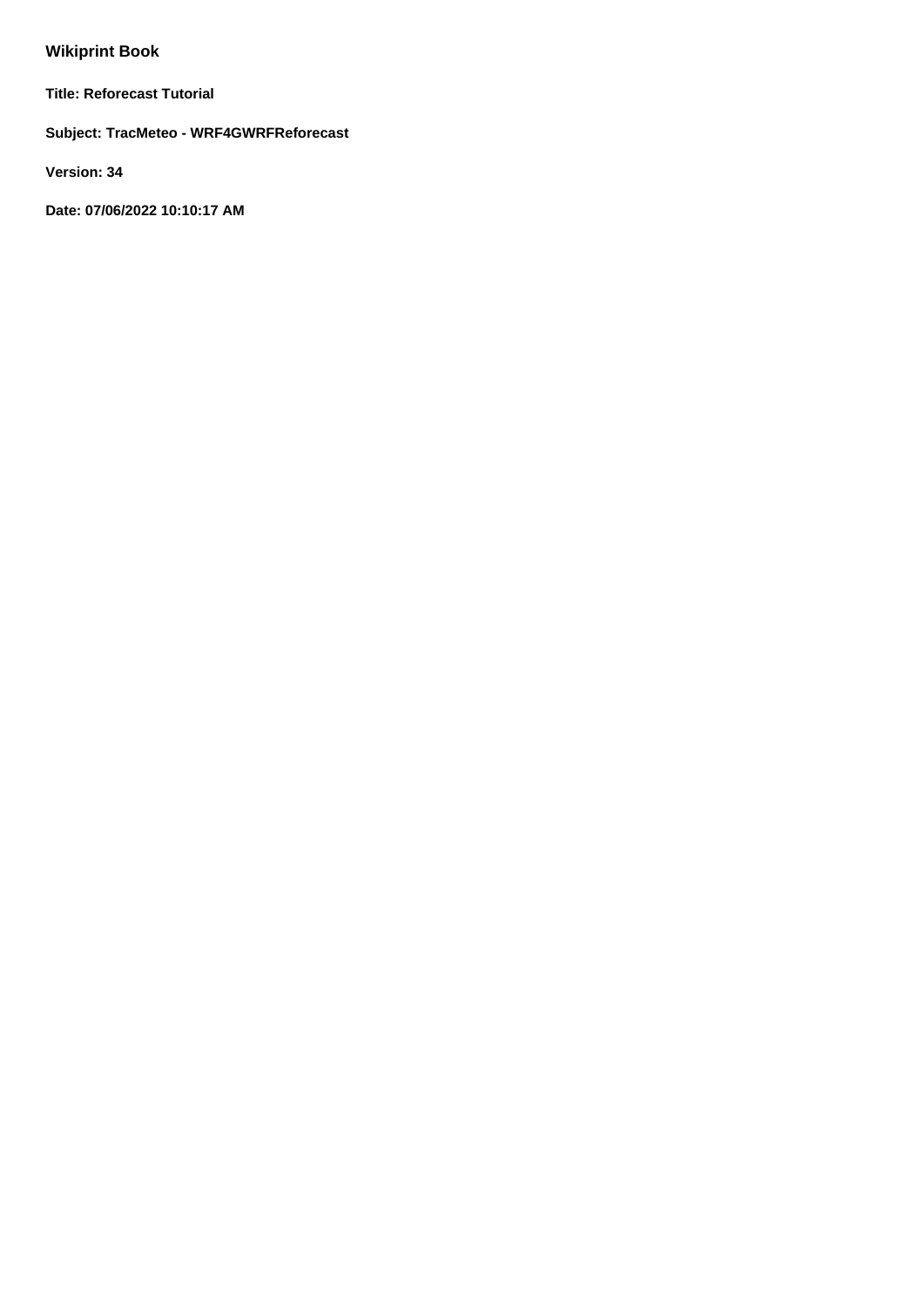## **Table of Contents**

| <b>Reforecast Tutorial</b>            | 3 |
|---------------------------------------|---|
| How to get WRF4G                      | 3 |
| Quick deploy guide                    | 3 |
| Deploy WRF4G                          | 3 |
| Verifying                             | 3 |
| How to configure computing resources  | 3 |
| How to use WRF4G CLI                  | 4 |
| How to use wrf4g_prepare command      | 4 |
| How to use wrf4g_submit command       | 4 |
| How to use wrf4g_kill command         | 4 |
| How to get driving model (NCEP) data. | 4 |
| Creating a WRF experiment             | 4 |
| How to manage WRF4G errors            | 4 |
|                                       |   |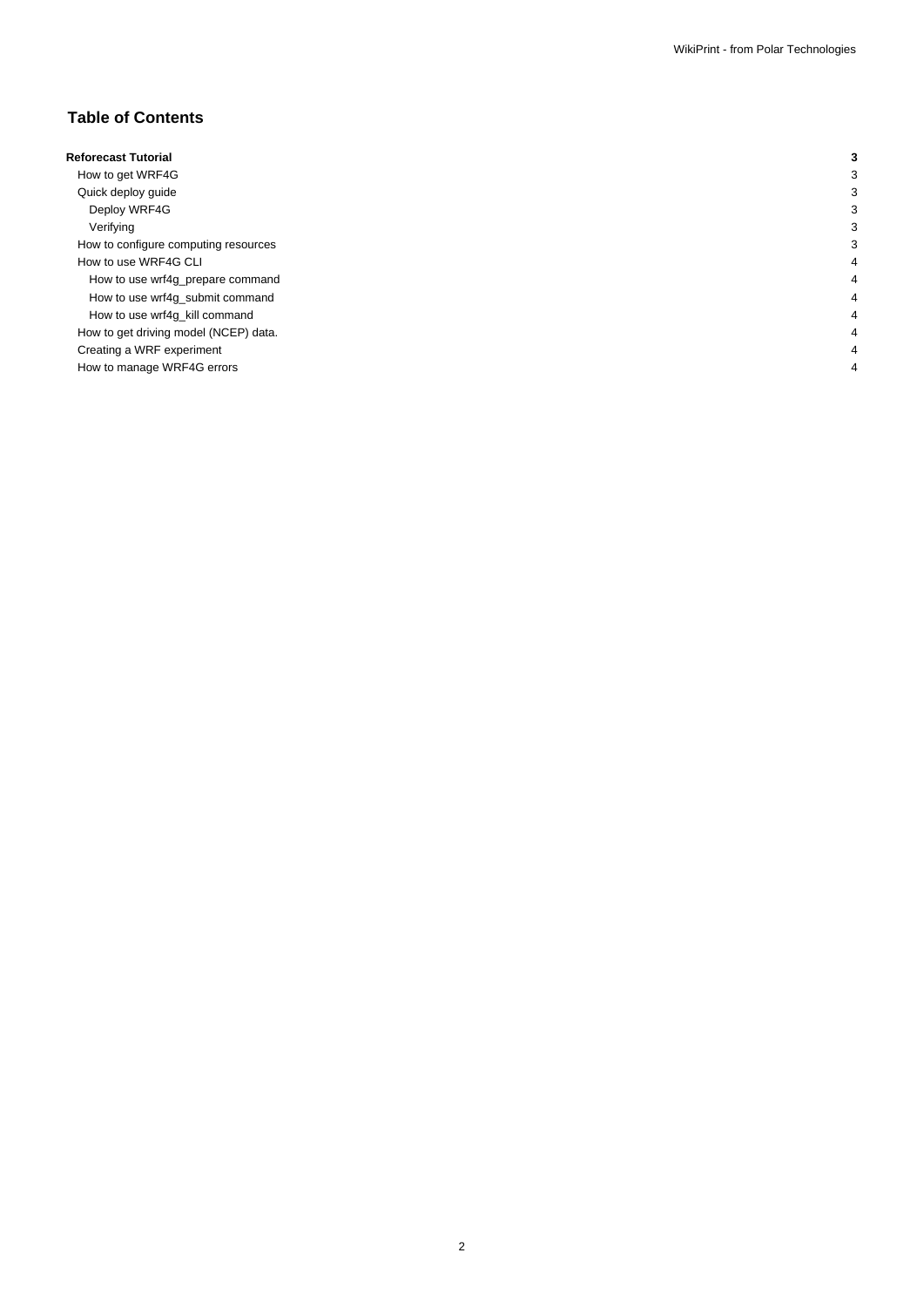## **Reforecast Tutorial**

### **How to get WRF4G**

The latest official version can get it by direct download [?WRF4G.tar.gz](http://www.meteo.macc.unican.es/work/WRF4G.tar.gz). Before you get it, you have to check the WRF4G requirements:

**x86\_64** Linux

```
[user@localhost ~]$ uname -p
x86_64
```
**[?Python](http://www.python.org/)**, version >= **2.4** and < **3.0**

```
[user@localhost ~]$ python -V
Python 2.7.3
```
See the [installation guide](https://meteo.unican.es/trac/wiki/WRF4GInstall) for moreover information.

#### **Quick deploy guide**

#### **Deploy WRF4G**

Download and unpack the distribution file into the deployment directory (e.g. \$HOME directory).

```
[user@localhost ~]$ cd
[user@localhost ~]$ wget http://www.meteo.unican.es/work/WRF4G.tar.gz
[user@localhost ~]$ tar xzvf WRF4G.tar.gz
```
Setup the WRF4G environment.

**[**user@localhost ~**]**\$ export PATH**=**\$HOME/WRF4G/bin:\$PATH

In order to avoid typing the export command every time you open a terminal, you should copy it into \$HOME/.bashrc.

**[**user@localhost ~**]**\$ echo "export PATH=\$HOME/WRF4G/bin:\$PATH" >> \$HOME/.bashrc

#### **Verifying**

You can verify if WRF4G has been deployed properly by running the following command:

```
[user@localhost ~]$ wrf4g_framework start
Starting DRM4G (GridWay) .... OK
Starting WRF4G_DB (MySQL) ... OK
```
If the answers are not satisfactory ("OK"), you should check out the log files:

- \$HOME/WRF4G/opt/drm4g\_gridway/var/gwd.log for DRM4G (GridWay)
- \$HOME/WRF4G/var/mysql.log for WRF4G\_DB (MySQL).

## **How to configure computing resources**

By default, WRF4G is going to use the local machine as FORK system.

| [user@localhost ~]\$ wrf4g_resources           |  |                       |      |                   |  |            |  |
|------------------------------------------------|--|-----------------------|------|-------------------|--|------------|--|
| HID PRI OS                                     |  |                       | ARCH | NODES(U/F/T) LRMS |  | HOSTNAME   |  |
| $\begin{array}{ccc} \circ & \circ \end{array}$ |  | GNU/Linux3.8.9 x86 64 |      | $0/1/1$ FORK      |  | mycomputer |  |